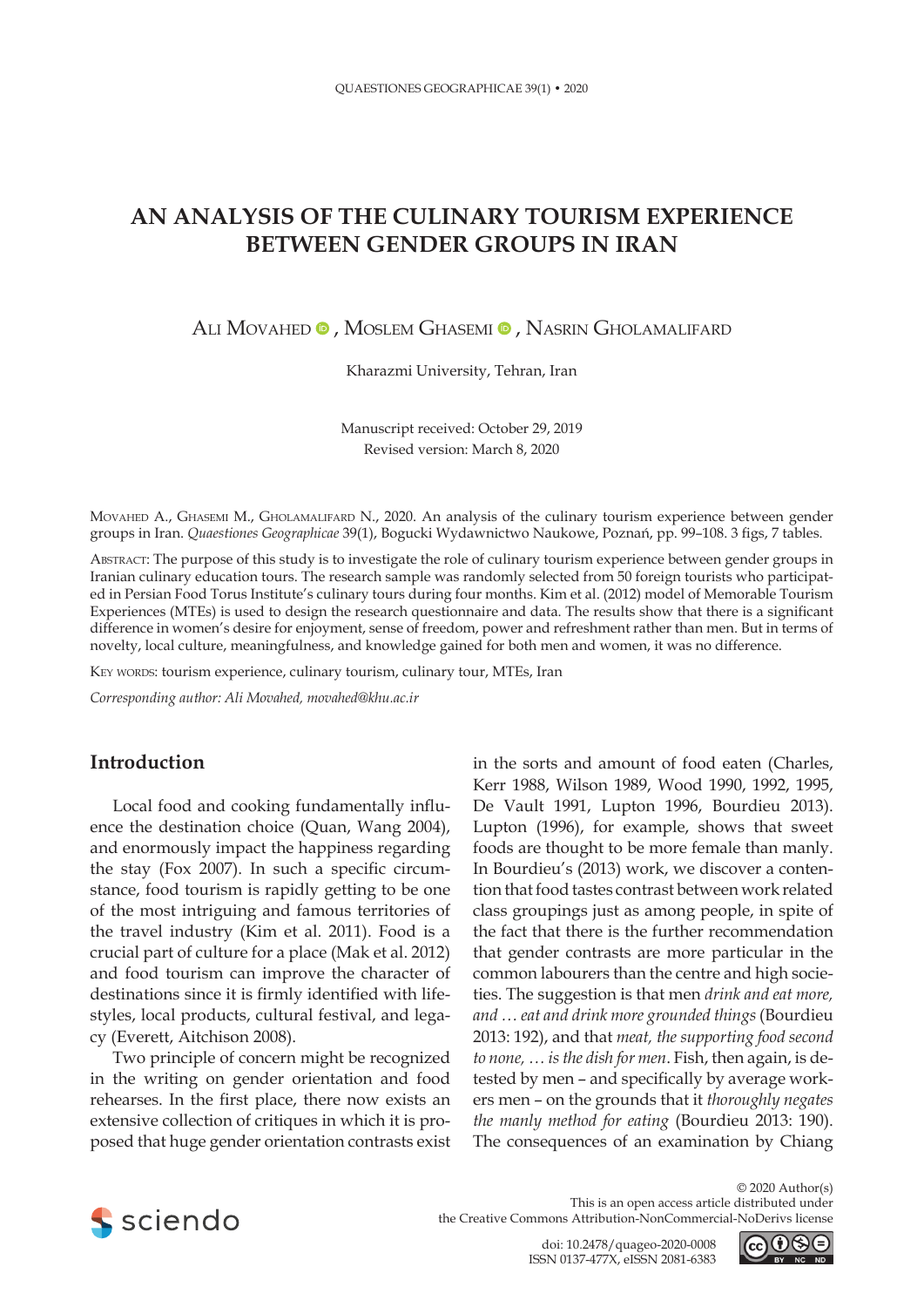and Jogaratnam (2006) uncovered five unmistakable inspiration measurements of solo ladies voyagers: Experience, Escape, Relax, Social, and Self-Esteem and demonstrated that for the most part the movement inspirations pursue a comparable example, as distinguished in past research. Late writing (Marino et al. 2011) has featured that food could diversely impact the wellbeing of male and female people. It is generally acknowledged that food isn't just *only a fuel* however is the most noteworthy piece of the condition that we really bring into our body and eating examples are an important segment of the cultural reference models (Harris 1985).

Zubaida and Tapper (1994) argue that: *Culinary in Iran has a long history and its importance as a professional activity until it is referred to as the"Iranian doctrine"*. But this activity has been more oral and less written. Traveling to any area in north, south, east or west of Iran, tourists can taste native and cultural backdrops in harmony with the climate and agricultural production of the area. With 2500 types of food and 109 types of drinks, Iran has a wide variety of food tourism services. In current research, using the model of Memorable Tourism Experiences Measurement by Kim et al. (2012) study and analyse the role of culinary tourism experience by investigating foreign tourists who participated in the Persian Food Tours Institute during four months. We have explored the intersections between gender groups and sought to find answers to the questions about the demographic characteristics of Iranian culinary tours and how is the experience of Iranian cuisine between gender groups?

#### **Literature review**

There are a few meanings of culinary tourism, however most allude to the exercises intended to engage the visitor who acknowledges the more one of a kind parts of the food and drink of a specific destination. Long previously utilized the term 'culinary tourism' in 1998 to express how we experience societies through nourishment (Wolf 2004). She expressed that *culinary tourism is about food; investigating and finding society and history through nourishment and food related exercises in the making of vital encounters* (Long 2013). Scarpato (2002) considers gastronomy to be a

*vehicle of cultural tourism* and as a significant asset for destinations trying to grow new quality tourism items and encounters. Culinary tourism has been recognized as a significant part of the quickly developing cultural tourism marketing (Canadian Tourism Commission 2002).

Food decisions and inspirations contrast crosswise over tourists. Hall and Sharples (2004) contend that when characterizing food tourism there must be a separation among those traveller practices who devour food as a piece of their movement experience and the individuals who select destinations exclusively affected by their enthusiasm of food. Wolf (2002) characterizes culinary tourism as movement for looking through arranged food and drinks and critical gastronomic encounters. Nonetheless, any visit to an eatery isn't considered as food tourism, destination selection of visitors must be formed by an exceptional enthusiasm into culinary, gastronomy, gourmet or food. Food tourism including appearance to an essential and auxiliary nourishment makers, food celebrations, eateries and explicit areas for which food tasting or potentially encountering the qualities of food creation district or tasting the dishes of a specific gourmet specialist are considered under food tourism (Hall, Mitchell 2001, Wagner 2001, Kim et al. 2014).

Eating is an essential need of human instinct, each vacationer eats local food when voyaging ceaselessly from home. Taste, looks, fragrance of the food and the legitimacy of the place are tactile issues seen by five sense and can be considered as physical helpers (Fields 2002). Identified with this thought Kim et al. (2009) referenced taste, flavour, smell and visual picture of food as physical inspirations that reflects tactile intrigue also. Other than portrayal of the café, adornment, music, lighting and design are acknowledged as parts of physical condition (Meiselman et al. 2000, Yüksel, Yüksel 2003). Voyaging is viewed as a method for getting away from routine (MacCannell 1976, Smith 1994), so the visitors incline toward eating in credible places with customary air rather than overall natural way of life cafés. Eating local food in neighbourhood restaurants is additionally acknowledged to be a method for social and cultural connection since it gives hints about neighbourhood method for living, habits, topography, economy and related signs (Getz 2000).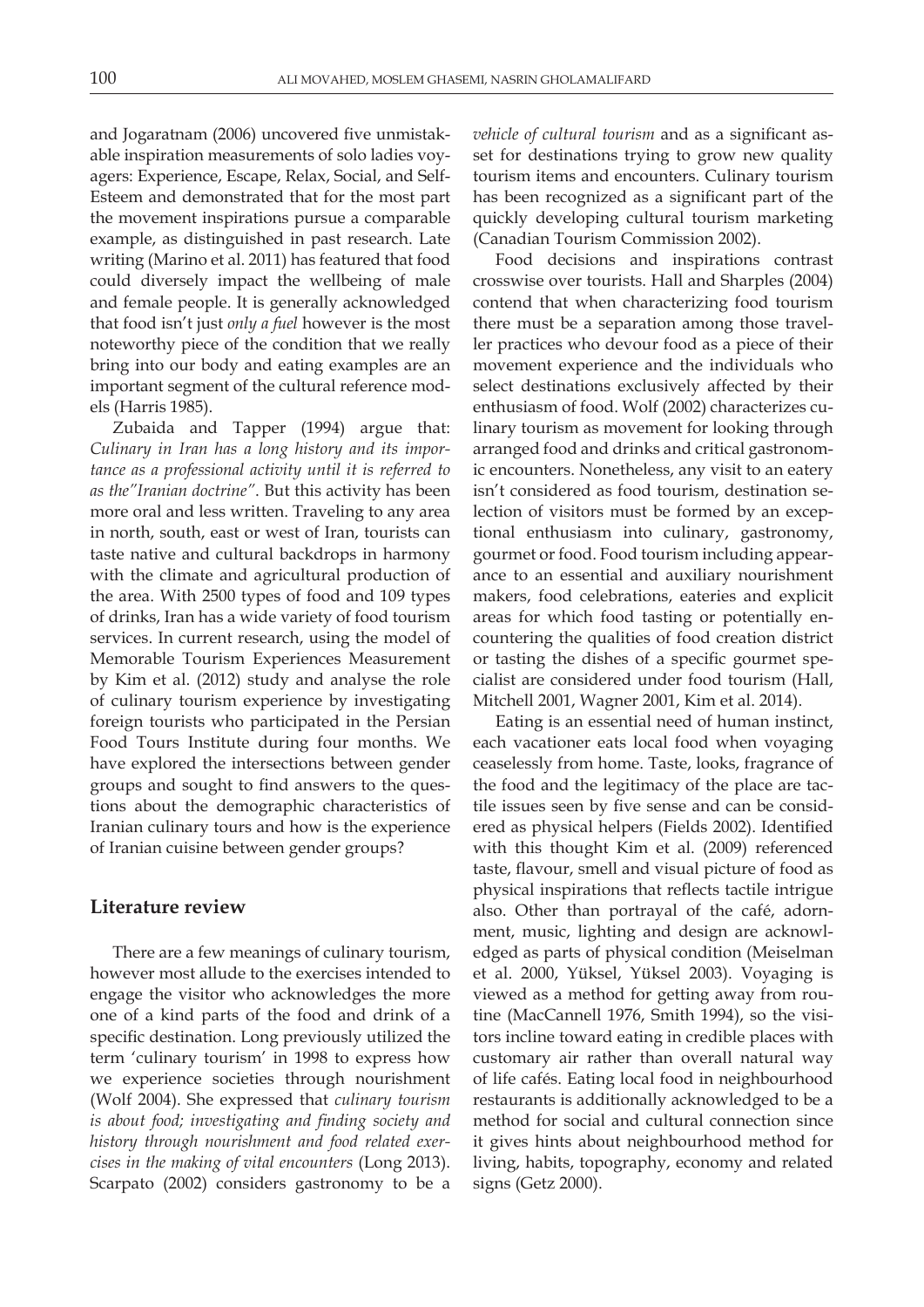As an outline, food, which is a widespread dietary need, can change among societies in issues of taste, introduction, traditions and chronicled customs. However food has turned into an approach to encounter the other, and is never again only a way to fulfil dietary needs. Specifically, food or feasting propensities can fill in as an approach to associate travellers and local people and fill in as a component in sharing methods for living. To entirety up, the expansion of nourishment voyagers can likewise be clarified by the human need to recognize themselves and furthermore separate themselves from others. By getting away from the norms, visitors can from one perspective become familiar with the contrasts among societies, and then again, the similitudes among them.

Additionally, it ought to be underlined that not exclusively did the nourishment encounters improve and help the complete involvement of the destination, yet it spoke to the local culture, legacy and characters of the destination. Therefore, giving visitor item ideas, for example, local food is exceptionally significant, explicitly as a supporting knowledge, which so far as that is concerned likewise now and again can wind up as a major aspect of the sightseers' pinnacle encounters (Kristensen 2017). In addition, in an investigation by Xia (2017) it is discovered that cooking with local people can give multi-tangible experience and break social limits between

various networks, trading social points of view. In this manner cooking with local people could be a decent route for gathering local food culture. It very well may be viewed as a medium to join individuals from various ethnic foundations to get together in different settings and this type of culinary movement has its favourable circumstances, contrasted with other culinary exercises.

Culinary tourism can have a scope of structures – from degustation, purposeful visits of certain cafés, exhibitions, and shows to ranchers markets, fairs, or gastronomic celebrations, yet additionally some different occasions or visitor exercises concentrated on nourishment or gastronomy (Hall, Sharples 2004). Contingent upon the force and the degree of the impact of food as a spark for experiencing a vacationer venture we recognize (Hall, Sharples 2004: 11) (Fig. 1):

- 1. types of tourism where food is an essential thought process of a traveler venture:
- Gourmet tourism;
- Gastronomic tourism;
- Cuisine tourism;
- 2. forms of the travel industry where food is an optional rationale of a traveler venture:
- Culinary tourism;
- 3. different types of the travel industry where the enthusiasm for food and nourishment degustation is subordinate to other explorer's interests.



Importance of a special interest in food as a travel motivation

Fig. 1. Types of tourism relying upon the degree of the enthusiasm for food degustation and in culinary items by Hall and Sharples (2004).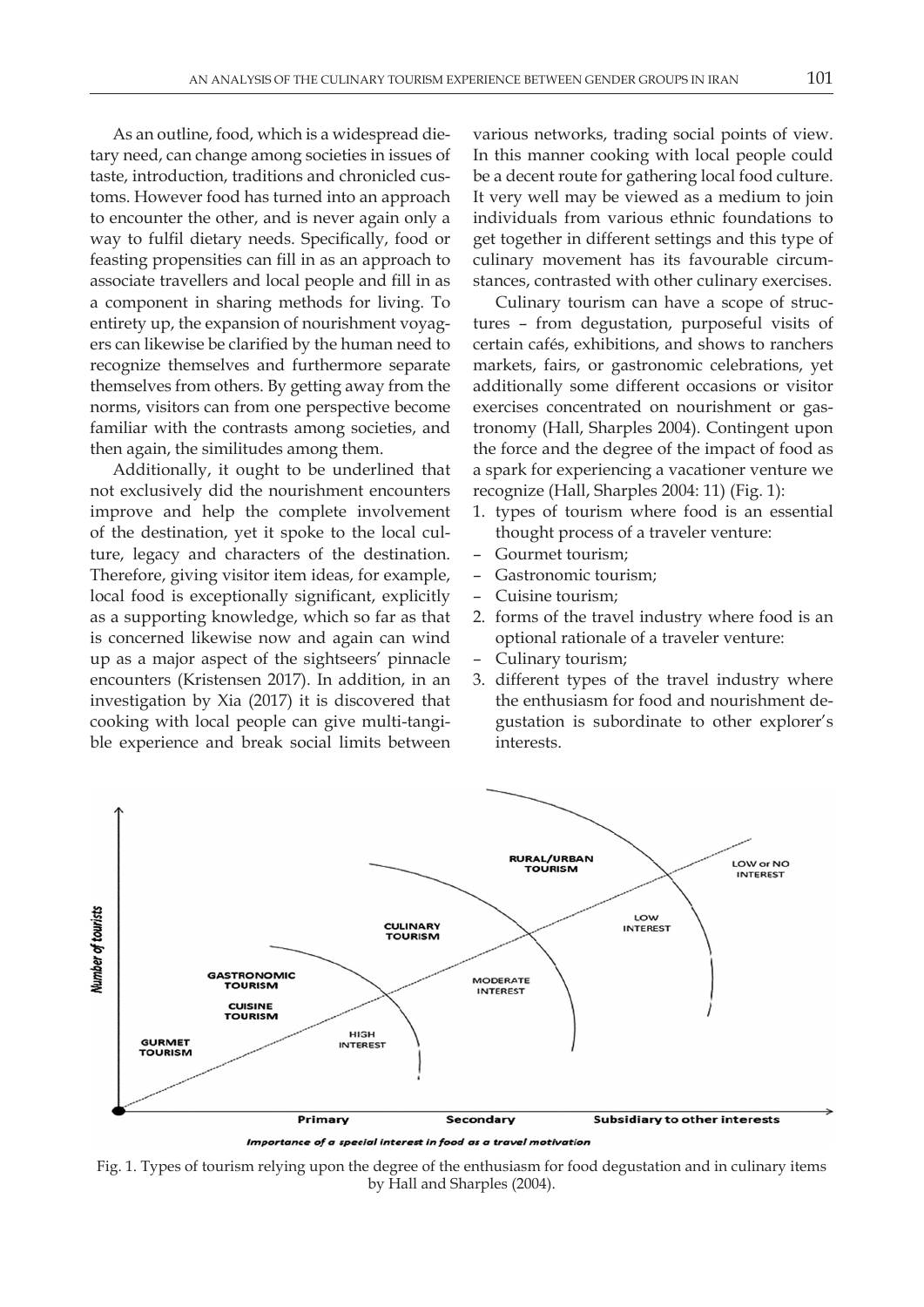Nourishment or food items utilization and degustation as an inspiration to going in the requirements of culinary tourism can have an essential or optional point. As it has been recommended in the presentation, current worldwide homogenization propensities and spreading cosmopolitanism lead to a consistent extend of an offer and it does as such in the territory of culinary tourism also, in which three explicit structures have been melded: gourmet, gastronomic and cuisine appeared in Fig. 2 (Matlovičová, Pompura 2013).

The littlest offer has a place with the gourmet tourism wherein the degree of the enthusiasm for food and in gourmet items degustation is biggest and speaks to the fundamental rationale in experiencing a vacationer venture. The name gourmet itself originates from French where it named an authority in wine quality surveying. Its later grow to a wide range of treats and culinary claims to fame, whose utilization was not principally identified with food as an inescapable piece of a man's needs to endure, is utilized up to this point. Results of gourmet tourism are in this manner concentrated on gourmets, for example individuals with a modern feeling of surveying the food taste, who search for fantastic extravagance food and food strengths and are happy to travel as a result of them. So also, on account of gastronomic tourism, the degree of the enthusiasm for culinary items degustation is essential, in any case, its members are eager



Fig. 2. Forms of culinary tourism by Matlovičová and Pompura (2013).

to acknowledge a more extensive scope of gastronomic items with the accentuation on quality, status and glory. Gastronomic tourism is fundamentally controlled results concentrated on a visit of value eateries. The quantity of tourists is for this situation greater than in the past gathering as showed in Fig. 1 (Matlovičová, Pompura 2013).

Essential thought process of the food tourism is to know and taste customary local culinary fortes. Officially, it very well may be rancher markets, fairs, or gastronomic celebrations and different occasions concentrated on explicit food items or gastronomy run of the mill for the given territory. Culinary tourism can be, to this degree, called a primary idea, which incorporates the referenced types of the travel industry and such visitor travels in which exercises associated with food and its degustation are an auxiliary helper. Aside from the expressed exercises, they can be various celebrations, showings concentrated on food and gastronomy. Culinary strengths utilization and degustation on vacation are as a rule put on a similar noteworthiness level as a visit of authentic landmarks or exhibition halls (Hjalager, Richards 2003).

Culinary tourists were then separated into two sub-bunches, culinary vacationer trailblazers and culinary visitor non-pioneers, utilizing social worth scales. Similarly critical to the undertaking of characterizing culinary tourism is the assignment of recognizing the culinary vacationer and the visitor who participates in culinary tourism exercises. The previous is one who is propelled to go explicitly to take part in culinary tourism exercises. The last is one who participates in culinary tourism exercises while voyaging, yet for whom culinary encounters are not really the rousing component for the excursion. A few researchers characterize the culinary tourists as somebody who is inspired to make a trip explicitly to participate in culinary tourism exercises. Others incorporate into the definition the individuals who take part in culinary tourism exercises while voyaging, however for whom culinary encounters are not really the spurring factor for the outing.

Studies directed in current western social orders report reliable relationship among gender and explicit food, where meat (particularly red meat), liquor, and generous bit sizes are related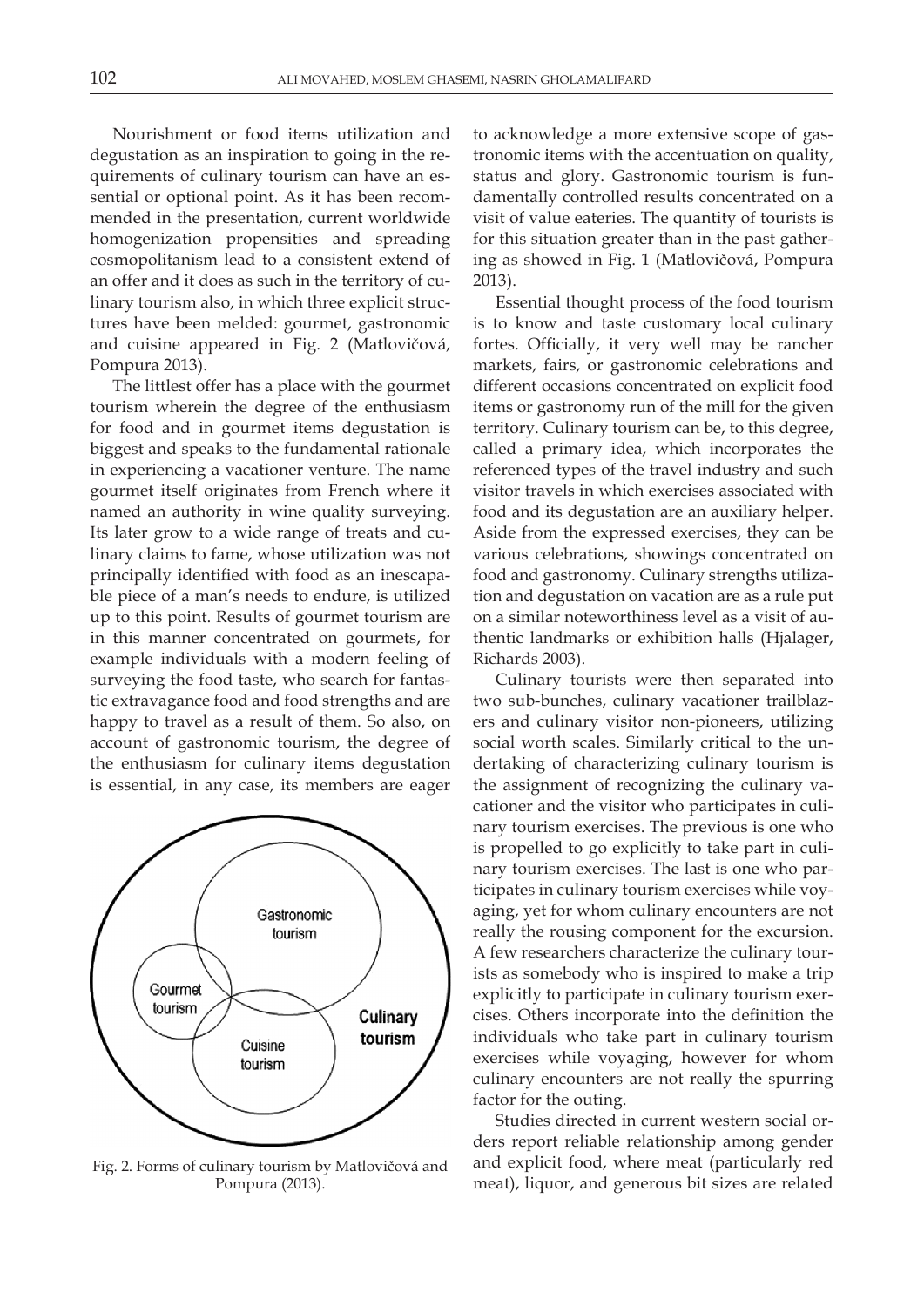with manliness, while vegetables, natural product, fish and harsh dairy items (e.g., yogurt, curds) are related with females (Jensen, Holm 1999, Sobal 2005). The consequences of an investigation directed on the Hazda, a clan of human foragers living in Tanzania, likewise demonstrated a gender contrasts in food inclinations, with guys leaning toward meat more and females favouring berries increasingly (Berbesque 2009). In general, the most applicable contrasts as indicated by gender in food decisions in current western social orders, rising up out of our writing audit, were in the connection between dietary patterns and wellbeing awareness, and between eating conduct and weight control (Arganini et al. 2012). Statistic components were talked about as significant influencing visitor food utilization and normally incorporate pointers, for example, age, gender orientation, instruction level, conjugal status, religious conviction, etc. (Kim et al. 2003).

Statistic variables are affirmed to be significant on devouring local food (Randall, Sanjur 1981, Furst et al. 1996). Explicitly proof proposes that age, gender, and societal position are noteworthy when making food inclinations. For instance Rozin (2006), states the gender orientation to be a determinant factor influencing local food utilization when comes to meat shirking, weight concerns and inclination of low-calorie foods among respondents in USA. Kivela and Crotts (2006) underpins this thought by indicating that guys found be increasingly intrigued and associated with local food utilization contrasted with females. Verifying with this point, a few examinations have proposed that females are progressively worried about the wellbeing of food, while guys centre on taste more than security (Wadolowska et al. 2008, Kim et al. 2009). As like females matured individuals are additionally viewed as progressively slanted with healthy and natural food (Kim et al. 2009) and the propensity of eating fish professed to increment with age (Olsen 2003).

## **Theoretical framework**

Voyagers presently anticipate extraordinary, satisfying and different encounters on their outings (Lagiewski, Zekan 2006, Azevedo 2010).

Nonetheless, customary destination advertising is as yet determined for the most part by the conveyance of value benefits that are cantered on the civilities and offices at the destination, disregarding the expanding interest for remarkable and paramount encounters (King 2002, Lagiewski, Zekan 2006, Williams 2006, Kim et al. 2012). As indicated by Kim et al. (2012: 13), *fulfilment and quality alone are never again satisfactory depictions of the experience that the present visitors look for*. Accordingly these two fundamental advertising properties alone can never again animate future social goal of guests. These new advancements in vacationer conduct have driven Destination Management Organizations (DMOs) to discover better approaches for advertising their destinations; this has created a change in outlook from *a highlights and advantages based methodology* towards an accomplished based methodology (Williams 2006, Hudson, Ritchie 2009). Accordingly, there is a developing enthusiasm among the travel industry researchers to inspect the brain research behind vacationer encounters and, all the more significantly, to see how visitor encounters can be changed over into increasingly important encounters.

Kim (2009) made the primary endeavour to build up an estimation instrument for Memorable Tourism Experiences (MTEs) by utilizing an example of undergrads as subjects and distributing the outcomes in a progression of papers (Kim 2010, 2013, Kim et al. 2010, 2012). Kim built up a 24-items MTEs scale comprising of seven measurements: hedonism, refreshment, local culture, meaningfulness, knowledge, involvement and novelty (Kim et al. 2012). *Hedonism* alludes to encounters related with feelings, for example, delight, energy and pleasure. *Refreshment* is related with sentiments of opportunity, freedom and renewal announced by voyagers on an essential outing. The third measurement, *Local culture*, speaks to voyagers' encounters of benevolent local individuals; *Meaningfulness*, demonstrates explorers' commitment in by and by critical exercises. *Knowledge* is the investigation of new societies and the procurement of new learning on an outing; the sixth measurement, *Involvement* speaks to voyagers' dynamic support in vital tourism encounters. The last measurement, *Novelty* indicates special encounters experienced by explorers during MTEs. In current study, the Kim et al.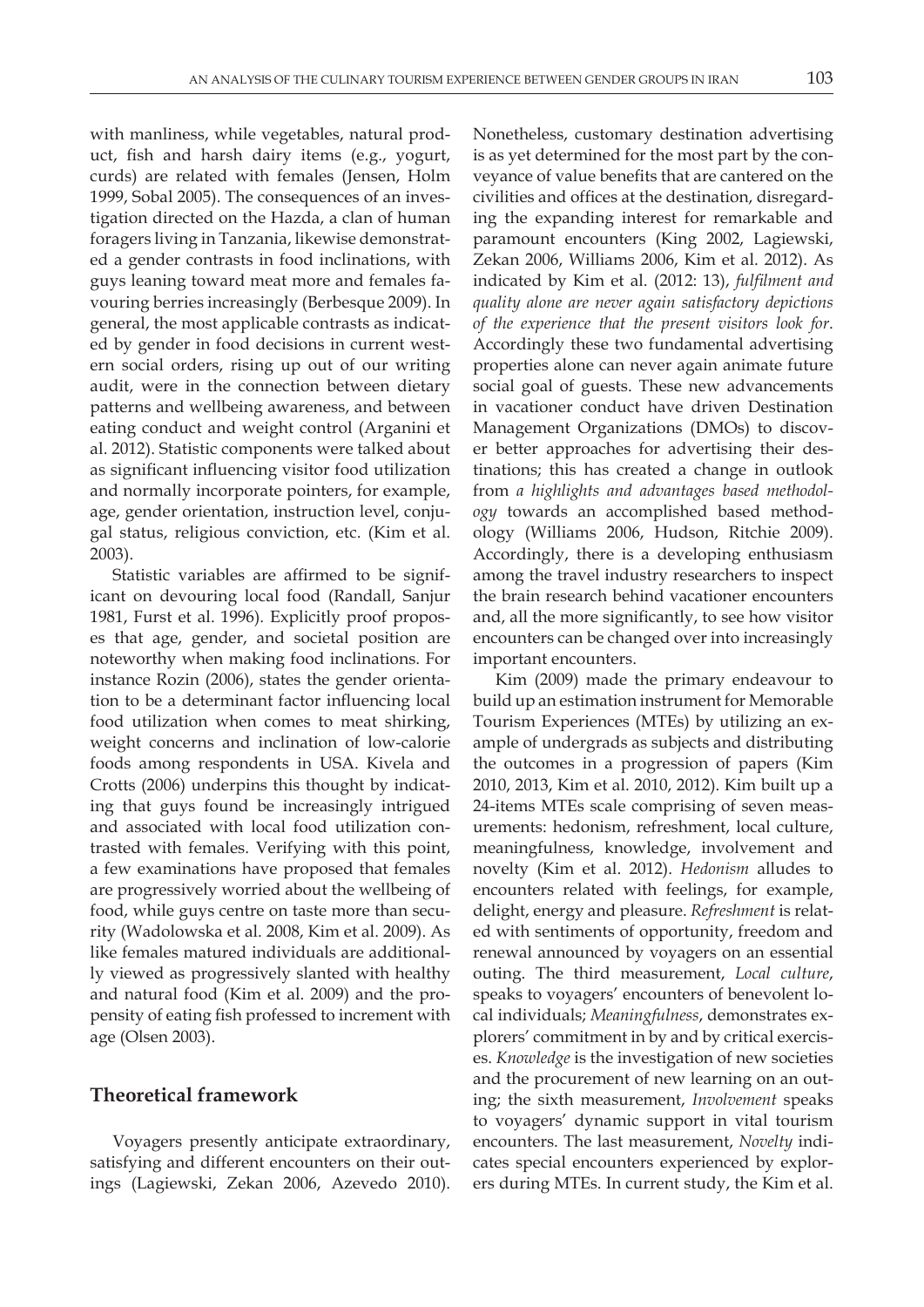(2012) MTEs measurement scale is undertaken to analyse the culinary tourism experience between gender groups in Iran. Figure 3 depicts the research conceptual framework. Based on research framework, Table 1 includes the research variables.



Fig. 3. Research Conceptual framework by Kim et al. (2012).

## **Methodology**

This study is an applied research and descriptive-analytic in nature since its data has been collected by survey method. The research sample was randomly selected from 50 foreign tourists during the four months who participated in Persian Food Torus Institute's culinary tours. A questionnaire was designed based on the research variables and the Cronbach's alpha method was used to calculate the reliability of research questionnaire. Cronbach's alpha for the

Table 2. The result of reliability of the research questionnaire.

| <b>MTEs</b>         | Cronbach's al- | Number of       | Reliability |  |
|---------------------|----------------|-----------------|-------------|--|
| Dimension           | pha cofficient | variables       | status      |  |
| Hedonism            | 0.880          | 4               | Acceptable  |  |
| Novelty             | 0.778          | 4               | Acceptable  |  |
| Refreshment         | 0.912          | 4               | Acceptable  |  |
| Local<br>culture    | 0.864          |                 | Acceptable  |  |
| Involvement         | 0.895          | 3               | Acceptable  |  |
| Meaningful-<br>ness | 0.898          | Acceptable<br>3 |             |  |
| Knowledge           | 0.926          | 3               | Acceptable  |  |
| 0.785<br>Total      |                | 24              | Acceptable  |  |

Table 1. The research variables.

| No                                          | <b>MTEs Dimension</b>                                    | <b>Operational Variable</b>                                         |  |  |  |  |  |
|---------------------------------------------|----------------------------------------------------------|---------------------------------------------------------------------|--|--|--|--|--|
| 1                                           | Hedonism                                                 | I am thrilled about having a new experience                         |  |  |  |  |  |
|                                             |                                                          | In culinary experience I Indulged in the activities                 |  |  |  |  |  |
|                                             |                                                          | I Really enjoyed this culinary experience                           |  |  |  |  |  |
|                                             |                                                          | I was so Excited about culinary experience                          |  |  |  |  |  |
| $\overline{2}$                              | Involvement                                              | I enjoyed activities which I really wanted to do                    |  |  |  |  |  |
|                                             |                                                          | I was interested in the main activities of this culinary experience |  |  |  |  |  |
|                                             |                                                          | I visited a place where I really wanted to go                       |  |  |  |  |  |
| 3                                           | Meaningfulness                                           | I learned about myself in culinary experience                       |  |  |  |  |  |
|                                             |                                                          | I did something meaningful by culinary experience                   |  |  |  |  |  |
|                                             |                                                          | I did something important by culinary experience                    |  |  |  |  |  |
| 4                                           | Novelty                                                  | culinary is an once-in-a-lifetime experience                        |  |  |  |  |  |
|                                             |                                                          | culinary is a unique experience                                     |  |  |  |  |  |
|                                             |                                                          | Culinary is different from previous experiences                     |  |  |  |  |  |
|                                             |                                                          | I experienced something new in culinary tour                        |  |  |  |  |  |
| 5                                           | Refreshment                                              | I experienced sense of liberating in culinary tour                  |  |  |  |  |  |
|                                             |                                                          | I enjoyed sense of freedom in culinary experience                   |  |  |  |  |  |
|                                             |                                                          | culinary experience was refreshing                                  |  |  |  |  |  |
|                                             |                                                          | I revitalized the life by culinary experience                       |  |  |  |  |  |
| 6                                           | Knowledge                                                | I explore new things in culinary experience                         |  |  |  |  |  |
|                                             |                                                          | I gained new knowledge in culinary experience                       |  |  |  |  |  |
|                                             |                                                          | I learned about new cultures in culinary experience                 |  |  |  |  |  |
| 7<br>Local culture                          |                                                          | I got a good impression about the local people                      |  |  |  |  |  |
|                                             | I closely experienced the local culture in culinary tour |                                                                     |  |  |  |  |  |
| Local people in a destination were friendly |                                                          |                                                                     |  |  |  |  |  |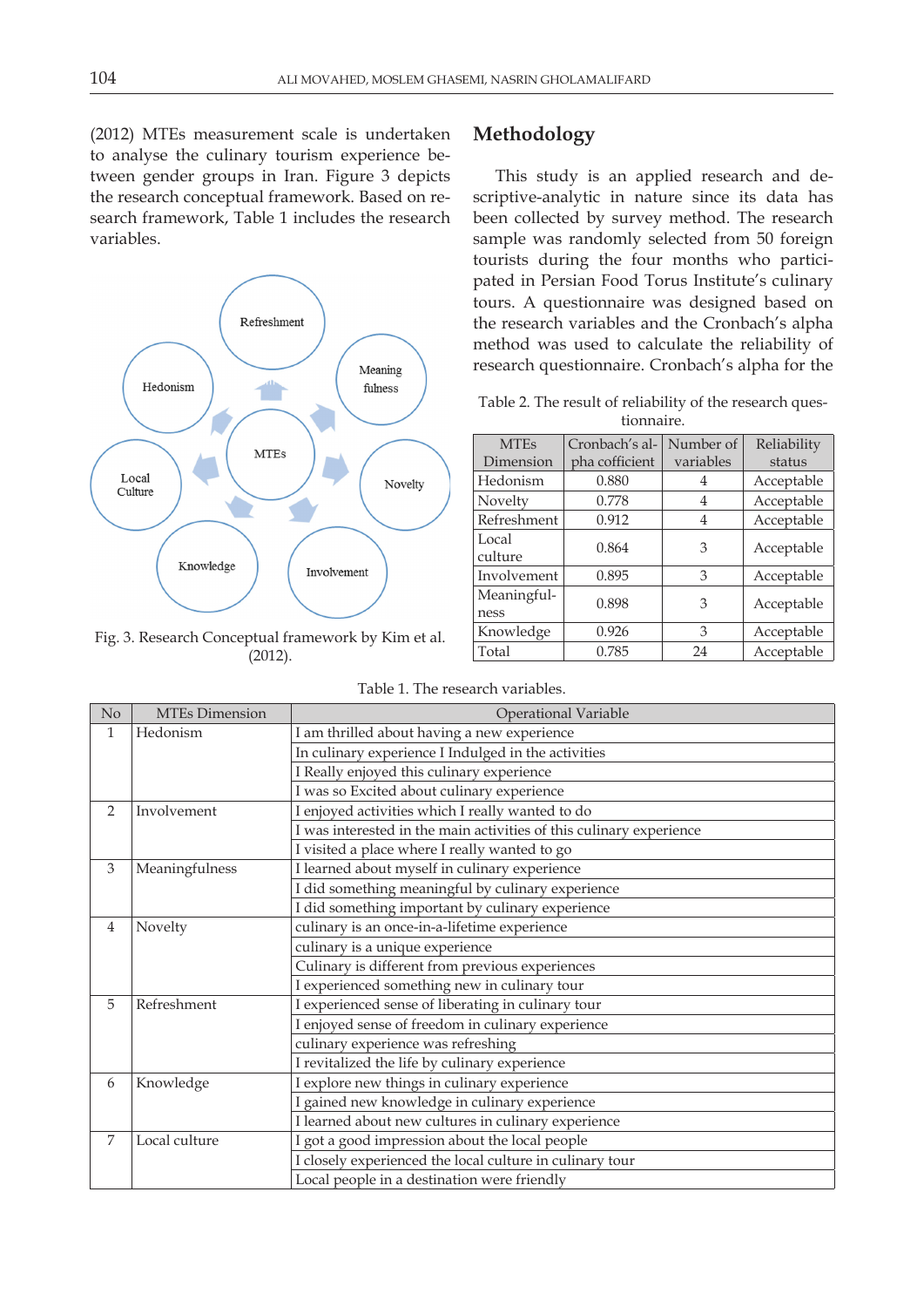whole questionnaire was 0.785 with acceptable reliability. According to the results of Table 2, the research questionnaire has good reliability in each dimension for this research.

## **Findings**

In order to better understand the research sample and to become familiar with the research variables, descriptive statistics of the research should be examined before analysing the statistical data. The results of the descriptive statistics are presented in the following tables. Surveying the age of participants shows that 44 percent of the sample population is male and 56 percent is female. There is also no age range of 18 to 30 year olds, but the largest age group is 41 to 50 years with 54% since people over the age of 50 are ranked second with 34% of participants (Table 3). A survey of marital status of participants showed that 20% were married while 80% of them were single and widowed. According to Table 4, the highest percentage of participants holds bachelor degree with 44%.

A survey of travel frequency to Iran showed that 76% of the sample had travelled to Iran once, 20% twice, and 4% three or more times. So most of the participants have travelled to Iran for the first time (Table 5). Kolmogorov-Smirnov test was used to determine the normality of the responses of each dimension at the significant level of 0.05 (Table 6).

According to Table 6, none of the responses were significant at the *α* = 0.05 level. Therefore, the dimensions are not normal distribution and t-test cannot be used to examine the difference between male and female groups in each dimension. Hence, the Mann-Whitney nonparametric test, which is equivalent to the independent *t*-test, should be used to test the hypothesis.

According to Table 7, *p*-value for dimensions of Hedonism (0.000), Refreshment (0.006), and Involvement in tourism experiences (0.029) are reported to be always less than 0.05 (*p*-value <0.05), so there is a statistically significant difference between men and women in these MTEs dimensions of the 0.05 level. But with respect to

| Age range | Frequency | Percentage/<br>Valid percentage |     | Cumulative<br>percentage |
|-----------|-----------|---------------------------------|-----|--------------------------|
| 18 to 30  |           |                                 |     |                          |
| 31 to 40  |           | 12                              | 12  | 12                       |
| 41 to 50  | 27        | 54                              | 54  | 66                       |
| $\geq 50$ | 17        | 34                              | 34  | 100                      |
| Total     | 50        | 100                             | 100 | 100                      |

Table 3. Sample age distribution.

Table 4. Participants' education status.

| Education      | Fre-   | Percentage/      |     | Cumulative |  |            |
|----------------|--------|------------------|-----|------------|--|------------|
| level          | quency | Valid percentage |     |            |  | percentage |
| $\leq$ Diploma | 13     | 26               | 26  | 26         |  |            |
| College degree | 14     | 28               | 28  | 54         |  |            |
| Bachelor       | 22     | 44               | 44  | 98         |  |            |
| $\geq$ Master  |        | っ                | ာ   | 100        |  |            |
| Total          |        | 100              | 100 | 100        |  |            |

Table 5. Participants travel frequency to Iran.

| Travel fre-        | Fre-   | Percentage/      |     | <b>Cumulative</b> |
|--------------------|--------|------------------|-----|-------------------|
| quency             | quency | Valid percentage |     | percentage        |
| Once               | 38     | 76               | 76  | 76                |
| Twice              | 10     | 20               | 20  | 96                |
| $\geq$ Three times |        |                  |     | 100               |
| Total              | 50     | 100              | 100 | 100               |

Table 6. Normality of the indices in the research dimensions.

| <b>MTEs Dimension</b> | Test value | p-value  |  |
|-----------------------|------------|----------|--|
| Hedonism              | 0.179      | 0.000347 |  |
| Novelty               | 0.143      | 0.012    |  |
| Refreshment           | 0.210      | 0.000    |  |
| Local culture         | 0.231      | 0.000    |  |
| Involvement           | 0.318      | 0.000    |  |
| Meaningfulness        | 0.161      | 0.002    |  |
| Knowledge             | 0.300      | 0.000    |  |

Table 7. The result of Mann-Whitney test.

| <b>MTEs</b><br>Dimen-<br>sion | Sum of<br>rankings<br>in men's<br>category | Sum of<br>rankings in<br>women's<br>category | Z-score  | $p$ -value |
|-------------------------------|--------------------------------------------|----------------------------------------------|----------|------------|
| Hedonism                      | 271.5                                      | 1003.5                                       | $-5.753$ | 0.000      |
| Novelty                       | 481.0                                      | 794.0                                        | $-1.573$ | 0.116      |
| Local<br>culture              | 492.5                                      | 782.5                                        | $-1.385$ | 0.166      |
| Refresh-<br>ment              | 422.0                                      | 853.0                                        | $-2.770$ | 0.006      |
| Meaning-<br>fulness           | 467.0                                      | 808.0                                        | $-1.875$ | 0.061      |
| Involve-<br>ment              | 456.0                                      | 819.0                                        | $-2.190$ | 0.029      |
| Knowl-<br>edge                | 637.0                                      | 638.0                                        | $-1.604$ | 0.109      |
| Total                         | 271.5                                      | 1003.5                                       | $-5.753$ | 0.000      |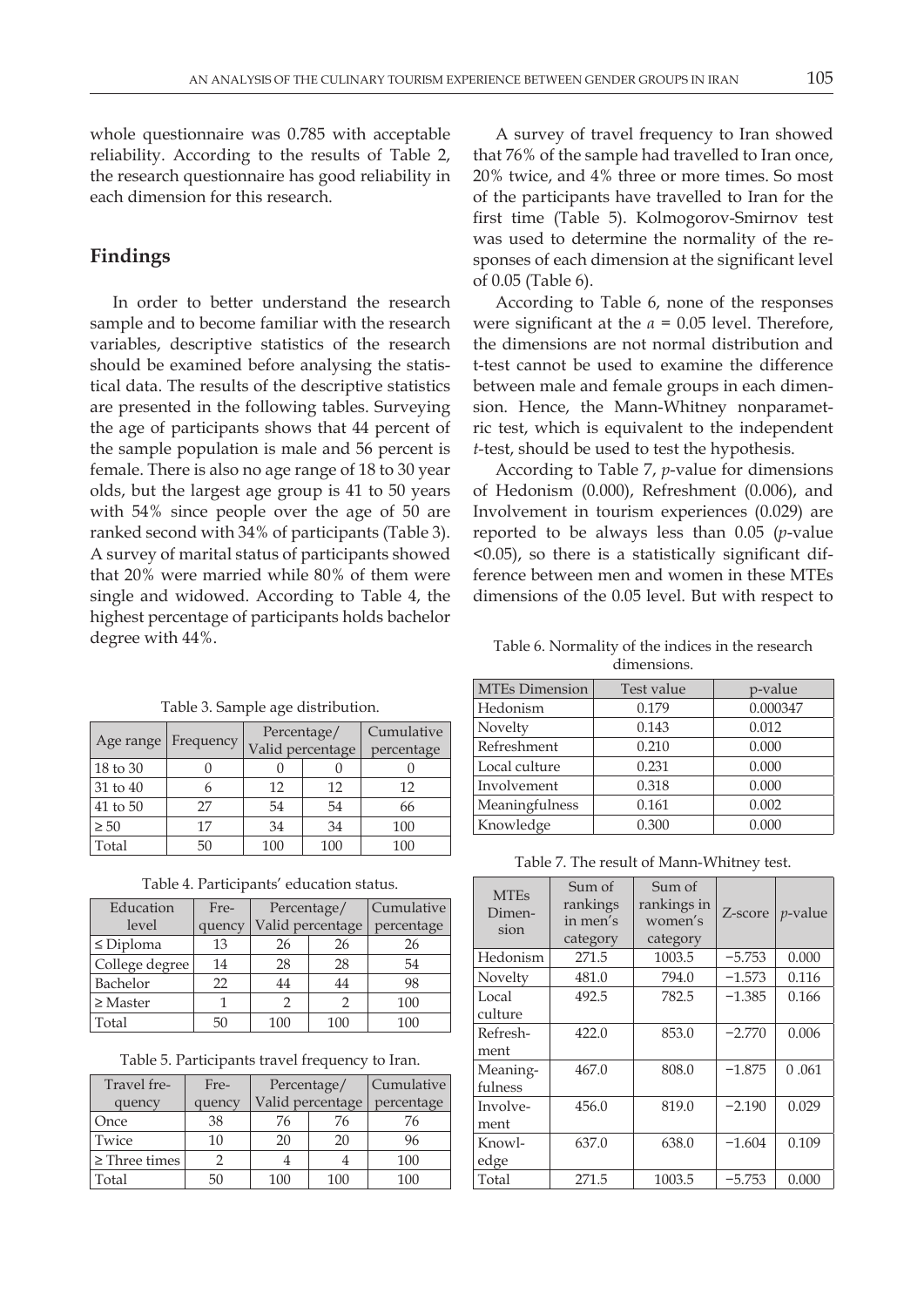*p*-value reported for other dimensions, including: Novelty, Local culture, Meaningfulness, and Knowledge that are always above the significance level of 0.05 (*p*-value> 0.05), hence, There is no statistically significant difference between male and female groups at the 0.05 level. Given the sum of the ranks reported for men and women in the table above, it can be said that women are always more likely than men to have a sense of enjoyment, a sense of freedom and power, as well as to participate more in tourism experiences. However, there is no significant difference between men and women in terms of novelty, local culture, meaningfulness and knowledge acquisition.

## **Conclusion and Discussion**

As Xia (2016) pointed out, culinary tourism is an enjoyable and seductive activity that connects local people since it plays an important role in attracting tourists through creating cross cultural boundaries between different communities. Our study confirms the results of Sengel et al. (2015) study of tourists' approach to local cuisine. The role of local cuisine in the tourist experience is often overlooked in Iran too. Our review is similar to Kristensen's (2017) research results on food as an element in the development of the tourist experience, since it is proved that tourists are looking for local food experiences when traveling to new destinations. Hence, the food experience of tourists is the motivation of tourists to choose specific destinations.

A review of previous research has shown that women's tourism experience differs from that of men. But our research shows that although there are differences in some of the variables, there is no difference in most of the variables in the research. The Mann Whitney test results showed that variables such as familiarity with local culture, acquiring unique knowledge and experiences, novelty and meaningfulness were attractive to both men and women. Therefore, this result could be considered as a distinctive feature of Iranian cuisine and it can be used to attract more tourists.

As Mizowski (1990) pointed out, after the Second World War, women's participation in society increased and women became more independent and sought greater participation in

social activities. According to our research, the participatory aspect of cooking in women is significantly different from that of men. The variables of women's desire for Hedonism, sense of freedom and power and refreshment showed a significant difference than men.

The results showed that the dimensions of novelty, local culture, meaningfulness and knowledge acquisition for both men and women were attractive and did not differ. These dimensions are attractive to men in Iranian cuisine and play a key role in their memorable tourism experiences as a distinctive feature of Iranian cuisine. The implication of this research is that culinary tourism can be considered as a new aspect of Iran's tourist attractions that in addition to women can also attract men and have a memorable tourism experience for both groups.

#### **Recommendations**

Based on the results of the study, the following recommendations are suggested:

- dimensions of novelty, local culture and knowledge acquisition are the most important characteristics of Iranian cuisine in our research. Therefore, it is suggested that planners should consider these aspects in Iranian food and cuisine tourism experience and make local food and culture a top priority for tourists,
- given the richness of Iranian food and the lack of differences between men and women in most aspects of the study, it is suggested to focus on advertising and branding for men, as well as bachelors,
- our research has shown that food tourism experience can be a new aspect of Iranian tourism, so it is suggested that culinary tourism be a part of Iran's different tourism plans. Given the different destinations with different Iranian culture and foods, so that tourists get a different experience from different Iranian destinations which could lead to competition between Iranian tourism destinations.

#### **Acknowledgments**

We would like to appreciate the Persian Food Tours Company for their kind cooperation in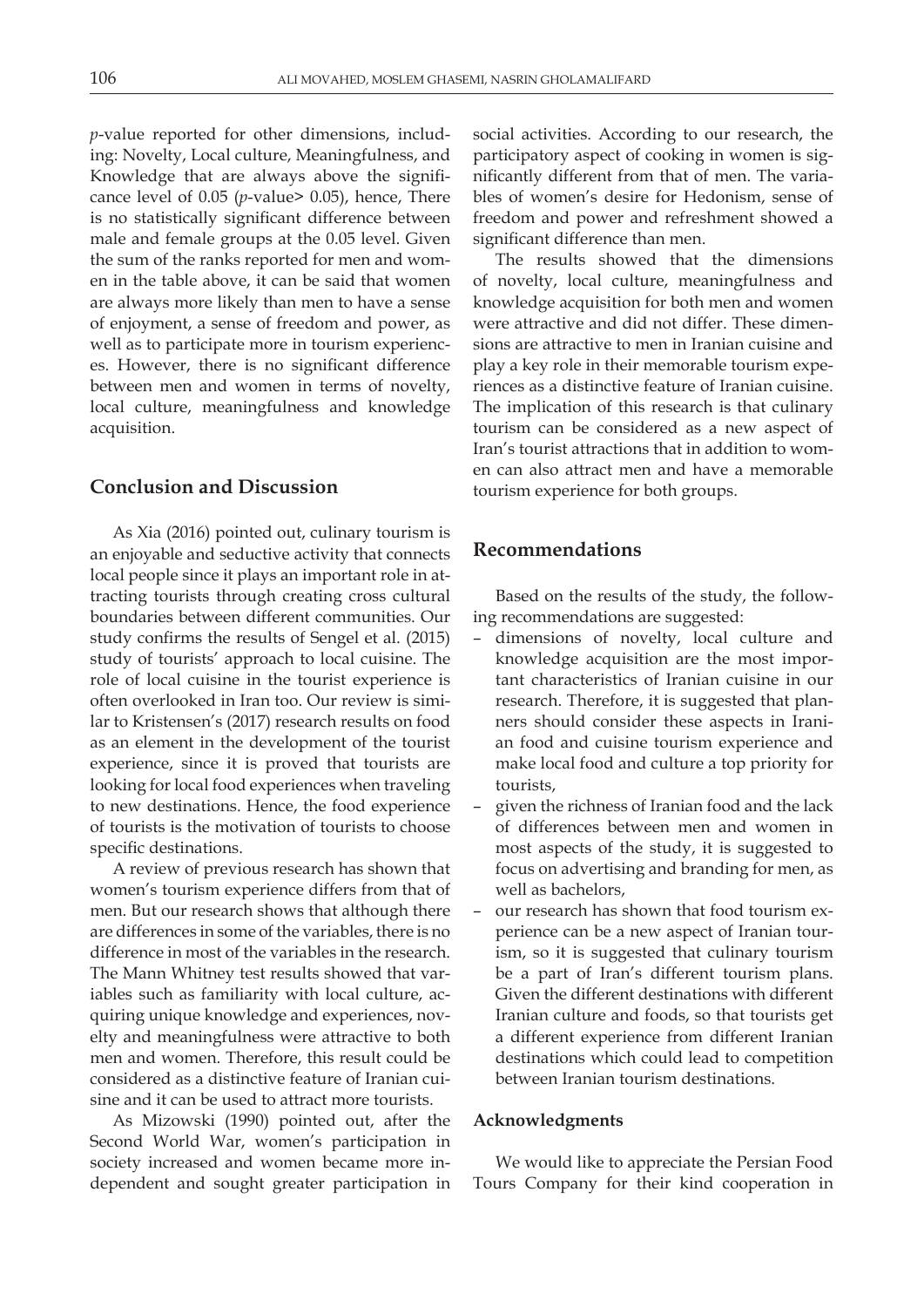accomplishing this research project. We should also thank the reviewers for their thorough and constructive feedback on this publication.

#### **Author Contribution**

Ali Movahed: the lider of research project; Moslem Ghasemi: the co-worker of research project and English writing; Nasrin Gholamalifard: elaborated research data.

# **References**

- Arganini C., Saba A., Comitato R., Virgili F., Turrini A., 2012. Gender differences in food choice and dietary intake in modern western societies. In: *Public health-social and behavioral health*. IntechOpen.
- Azevedo A., 2010. Designing unique and memorable experiences: Co-creation and the surprise factor. *International Journal of Hospitality & Tourism Systems* 3(1): 42–54.
- Berbesque J., 2009. Sex differences in food preference of Hazda Hunter-Gatherers. *Evolutionary Psychology* 7(4): 601–616.
- Bourdieu P., 2013. *Distinction: A social critique of the judgment of taste*. Routledge.
- Canadian Tourism Commission, 2002. *Acquiring a Taste for Cuisine Tourism: A Product Development Strategy*. Ottawa: CTC.
- Charles N., Kerr M., 1988. *Women food and families*. Manchester University Press.
- Chiang C.Y., Jogaratnam G., 2006. Why do women travel solo for purposes of leisure? *Journal of Vacation Marketing* 12(1): 59–70.
- DeVault M.L., 1994. *Feeding the family: The social organization of caring as gendered work*. University of Chicago Press.
- Everett S., Aitchison C., 2008. The role of food tourism in sustaining regional identity: A case study of Cornwall, South West England. *Journal of Sustainable Tourism* 16(2): 150–167.
- Fields K., 2002. Demand for gastronomy product: motivational factors. In: A.Hjalager, G.Richards (eds.), *Tourism and Gastronomy*. Routledge, London: 37–50.
- Fox R., 2007. Reinventing the gastronomic identity of Croatian tourist destinations. *International Journal of Hospitality Management* 26(3): 546–559.
- Furst T., Connors M., Bisogni C.A., Bobal J., Falk L.W., 1996. Food choice: a conceptual model of the process. *Appetite* 26: 247–266.
- Getz D., 2000. *Explore Wine Tourism: Management, Development and Destinations*. New York: Cognizant Development Corporation.
- Hall C. M., & Sharples L., 2004. The consumption of experiences or the experience of consumption? An introduction to the tourism of taste. In: *Food tourism around the world*. Routledge: 13–36.
- Hall C. M., Sharples L., Mitchell R., Macionis N., Cambourne B., 2004. *Food tourism around the world*. Routledge.
- Hall C.M., Mitchell R. D., 2001. *Wine and food tourism*. In: N.Douglas, N.Douglas, R.Derrett (eds.), *Special Interest Tourism*, John Wiley & Sons, Brisbane.
- Harris M., 1985. *Good to Eat: Riddles of Food and Culture* (Previously published as The Sacred Cow and the Abominable

Pig). 2nd Edition 1998, Waveland Press Inc., Long Grove, Illinois USA.

- Hjalager A.M., Richards G., 2003. *Tourism and gastronomy* (Vol. 11). Routledge.
- Hudson S., Ritchie J.R.B., 2009. Branding a memorable destination experience. The case of 'Brand Canada'. *International Journal of Tourism Research* 11(2): 217–228.
- Jensen K.O., Holm L., 1999. Preferences, quantities and concerns: Sociocultural perspectives on the gendered consumption of foods. *European Journal of Clinical Nutrition* 53(5): 351–359.
- Kim J-H., 2009. *Development of a scale to measure memorable tourism experiences*. Unpub. PhD Thesis, Indiana University, Bloomington.
- Kim J-H., 2010. Determining the factors affecting the memorable nature of travel experiences. *Journal of Travel & Tourism Marketing* 27(8): 780–796.
- Kim J-H., 2013. A cross-cultural comparison of memorable tourism experiences of American and Taiwanese college students. *Anatolia – An International Journal of Tourism and Hospitality Research* 24(3): 1–15.
- Kim J-H., Ritchie J.R., McCormick B., 2012. Development of a scale to measure memorable tourism experiences. *Journal of Travel Research* 51(1): 12–25.
- Kim S., Lee C., Klenosky B., 2003. The influence of push and pull factors at Korean national parks. *Tourism Management* 24: 169–180.
- Kim Y. H., Kim M., Goh B. K., 2011. An examination of food tourist's behaviour: Using the modified theory of reasoned action. *Tourism management* 32(5): 1159–1165.
- Kim Y.G., Eves A., Scarles C., 2009. Building a model of local food consumption on trips and holidays: a grounded theory approach. *International Journal of Hospitality Management* 28: 423–431.
- Kim Y.H., Duncan J.L., Jai T.M., 2014. A case study of a southern food festival: using a cluster analysis approach. *Anatolia – An International Journal of Tourism and Hospitality Research* 25(3): 457–473.
- King J., 2002. Destination marketing organisations Connecting the experience rather than promoting the place. *Journal of Vacation Marketing* 8(2): 105–108.
- Kivela J., Crotts J.C., 2006. Tourism and gastronomy: Gastronomy's influence on how tourists experience a destination. *Journal of Hospitality & Tourism Research* 30(3): 354–377.
- Kristensen A.D., 2017. *Food as an element in developing tourist experiences. A case study of the Finnmark region in Northern Norway*. MA Thesis, UiT the Arctic University of Norway.
- Lagiewski R.M., Zekan B., 2006. *Experiential marketing of tourism destinations*. Paper presented at the Turk-Kazakh International Tourism Conference Turkey.
- Long L.M., 2013. *Culinary tourism*. Springer, Netherlands: 1–8.
- Lupton D., 1996. *Food, the Body and the Self*. Sage.
- MacCannell D., 1976. *The tourist: A New Theory of Leisure Class*. Schocken, New York.
- Mak A.H., Lumbers M., Eves A., 2012. Globalisation and food consumption in tourism. *Annals of tourism research* 39(1): 171–196.
- Marino M., Masella R., Bulzomi P., Campesi I., Malorni W., & Franconi F., 2011. Nutrition and human health from a sex–gender perspective. *Molecular Aspects of Medicine* 32(1): 1–70.